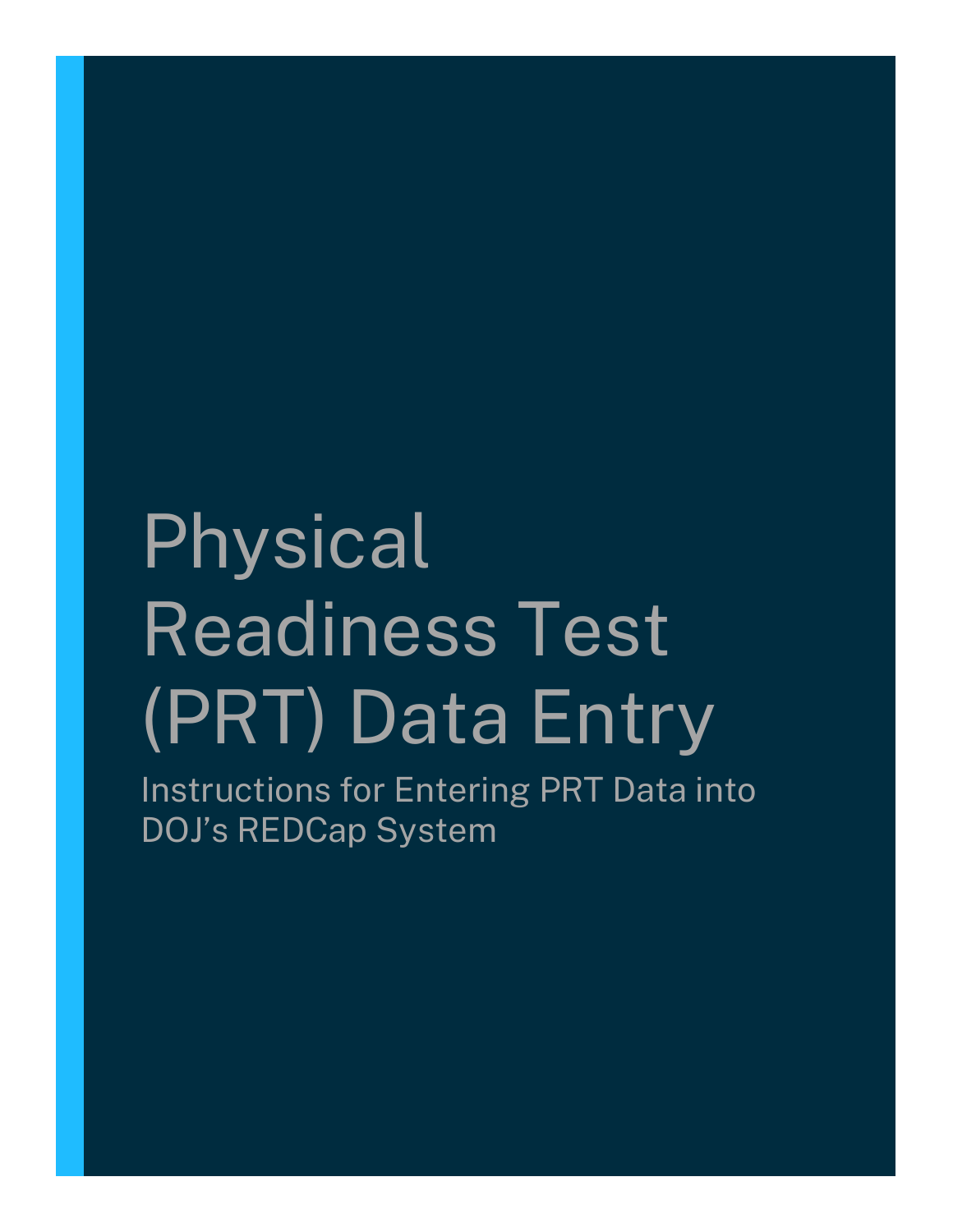## **CONTENTS**

| $1 \quad$      |  |
|----------------|--|
| $2^{\circ}$    |  |
| 3 <sup>1</sup> |  |
| 4              |  |
| 5 <sub>1</sub> |  |
| 6              |  |
| 7 <sup>7</sup> |  |
| 8              |  |
|                |  |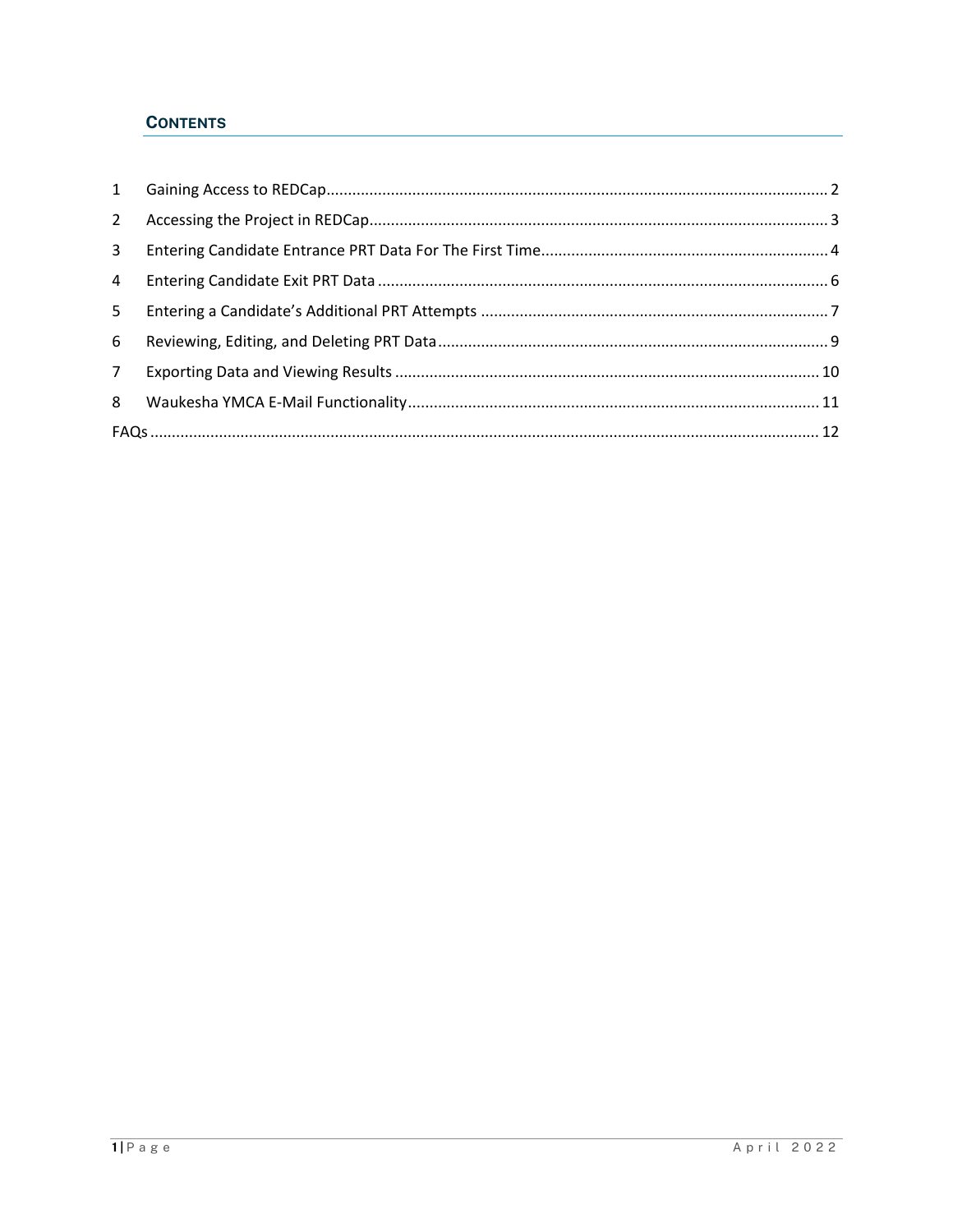# <span id="page-2-0"></span>1 GAINING ACCESS TO REDCAP

- 1. Anyone entering PRT data must submit this form requesting access to REDCap: [https://redcap.link/Access\\_PRT\\_Tool](https://redcap.link/Access_PRT_Tool)
- 2. Wait for an email from DOJ saying that you've been granted access to REDCap. *This could be a few days.* Follow the instructions to complete setting up your account, including setting a password on the TRAIN website.
- 3. Sign-in to REDCap [\(https://datacap.doj.wi.gov\)](https://datacap.doj.wi.gov/) for the first time and fill out the required information.
- 4. Notify DOJ that you've logged in to REDCap for the first time by emailing [statsanalysis@doj.state.wi.us.](mailto:statsanalysis@doj.state.wi.us) *A user needs to log in to REDCap before DOJ can grant them access to the PRT Data Collection Tool.*
- 5. Wait for an email from REDCap/DOJ confirming you have been added to the Physical Readiness Test (PRT) Data Tool. Click the project link in the confirmation email. *This could be a few days.*
- 6. Log in to REDCap and start adding PRT Data following the instructions provided.

## **Before you begin entering data, a few things to note:**

- As soon as you enter data on these forms, DOJ staff can see it. There is no need to send excel files or "transmit" anything to DOJ. If you have questions or need help with a particular candidate's form, please reach out to DOJ [\(statsanalysis@doj.state.wi.us\)](mailto:statsanalysis@doj.state.wi.us) and reference their record ID.
- Every PRT (entrance and exit, all attempts) a candidate does should be entered under the same record ID.
- The demographic form should be filled out first, before entrance or exit data.
- If a person attempts the PRT multiple times, their multiple attempts should be entered in chronological order (i.e. their first attempt should be entered first, the second attempt should be entered second, etc.).

For technical questions about the REDCap Data Collection of PRT Data, please contact the Bureau of Justice Information and Analysis:

[statsanalysis@doj.state.wi.us](mailto:statsanalysis@doj.state.wi.us)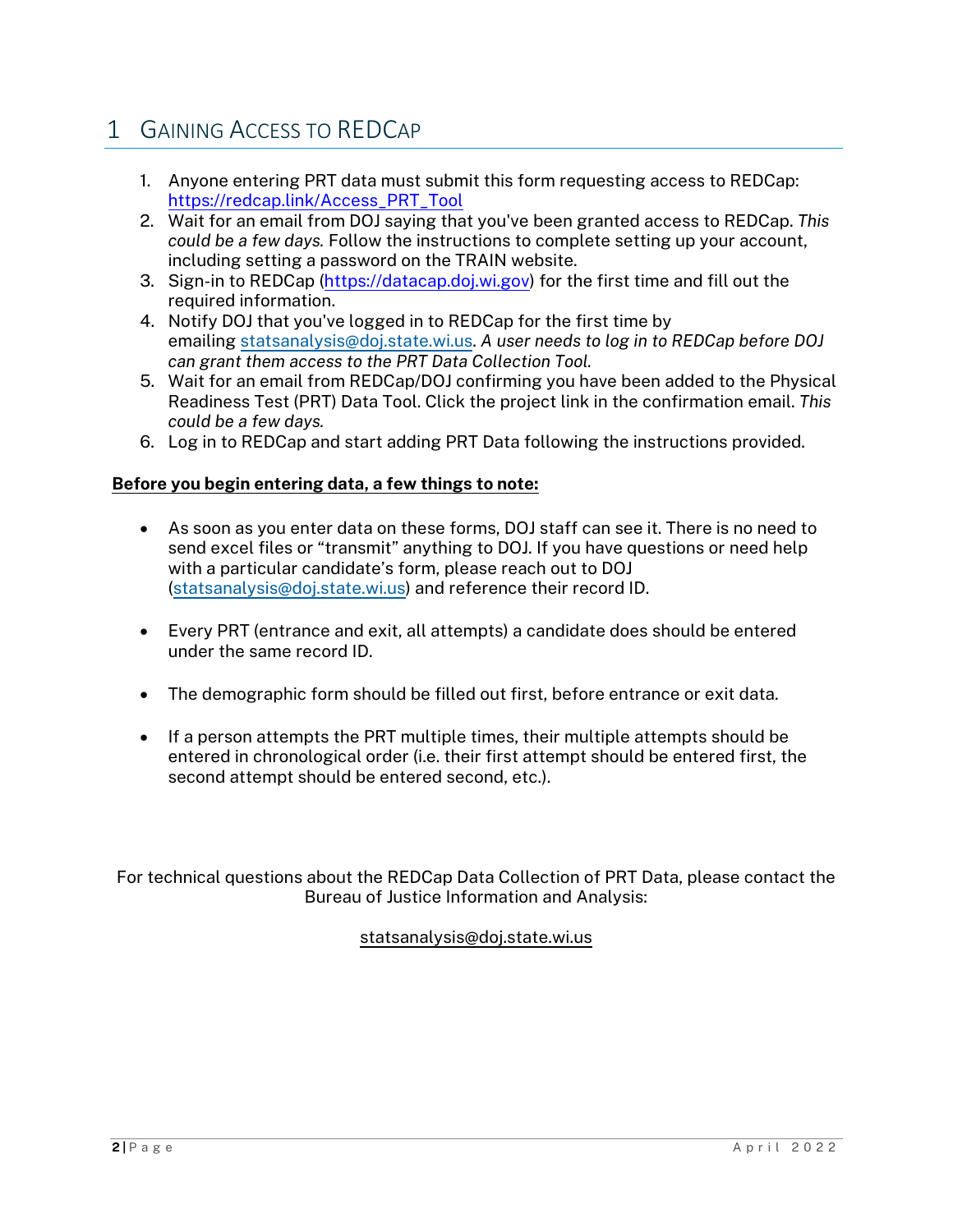## <span id="page-3-0"></span>2 ACCESSING THE PROJECT IN REDCAP

- 1. Log in to REDCap using your Justice Directory (eTIME/TRAIN) credentials (see FAQ for help).
- 2. Under My Projects, click Physical Readiness Test (PRT) Data Entry. Note you will not see this project unless you have received an email indicating you have been added to the project (see Step 5 of gaining access to REDCap).
- 3. Click Record Status Dashboard under Data Collection on the left menu.

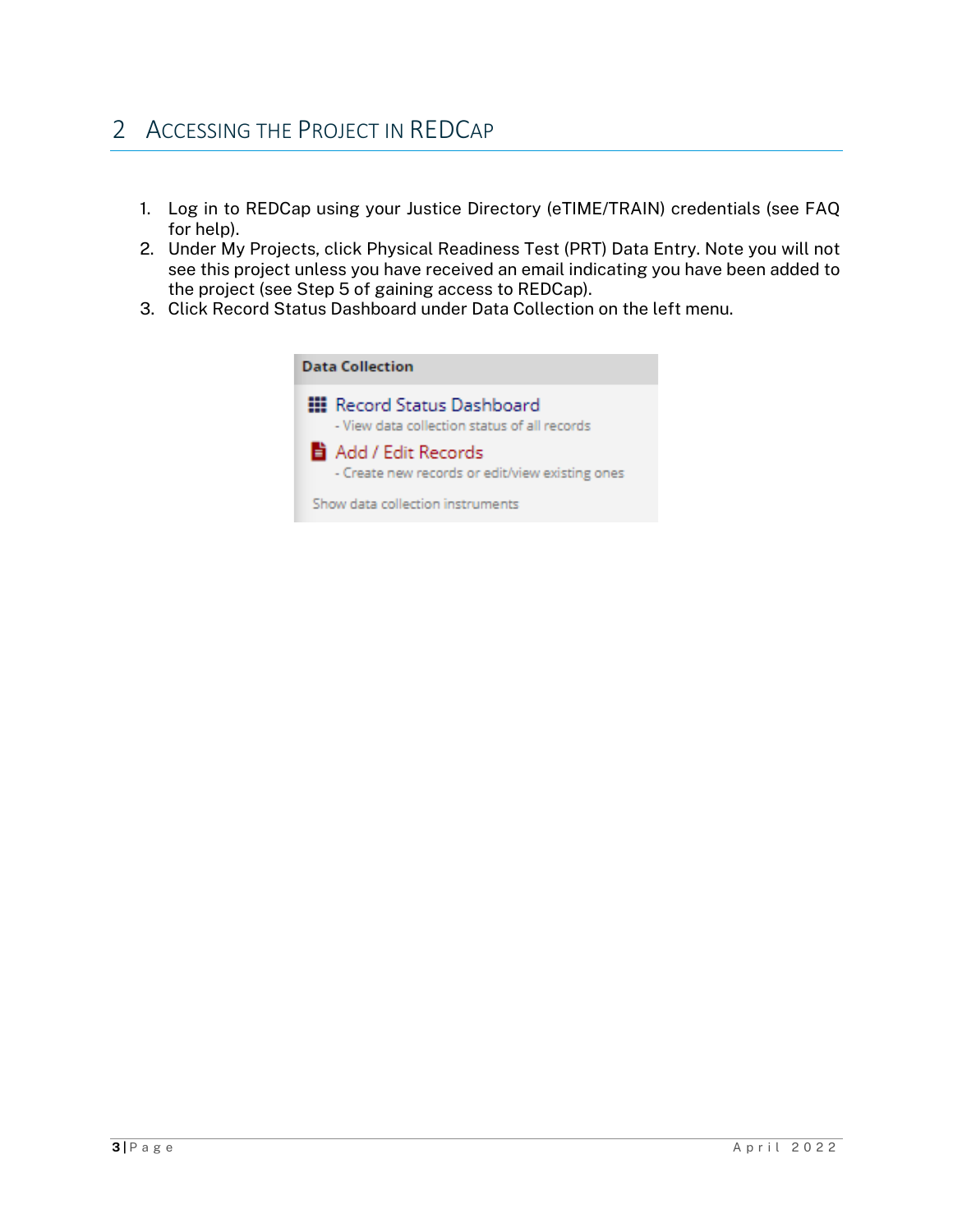## <span id="page-4-0"></span>3 ENTERING CANDIDATE ENTRANCE PRT DATA FOR THE FIRST TIME

1. Your dashboard will show all PRT records across all locations. First, find if the person has already been entered into the system by reviewing names in the dashboard. Change the dashboard displayed to the Alpha Order if needed.



## + Add new record

2. If the person is not yet in REDCap, click Add new record, and click the Candidate Demo radio button under the

Status column.

| Dashboard displayed: [Defar   | <b>Data Collection Instrument</b> | <b>Status</b>   |
|-------------------------------|-----------------------------------|-----------------|
| Displaying Data Access Group  | Candidate Demo                    | œ               |
|                               | PRT Candidate Entrance Data       | œ               |
| Displaying record   Page 1 of | <b>PRT Candidate Exit Data</b>    | <b>Contract</b> |
|                               |                                   |                 |

+ Add new record

- 3. Enter the candidate's name, DOB, and demographic information. Use the dropdown to switch "Complete?" from "incomplete" to "complete". Save and exit the form.
- 4. Click the PRT Candidate Entrance Data Status radio button. Fill out the entrance PRT form. Switch the "Complete?" dropdown to "complete". Save and exit the form. Note that there is no "Submit" button; saving the form makes it visible to DOJ staff.

| <b>Data Collection Instrument</b>  | <b>Status</b> |
|------------------------------------|---------------|
| Candidate Demo                     |               |
| <b>PRT Candidate Entrance Data</b> |               |
| <b>PRT Candidate Exit Data</b>     |               |
| DOJ Check                          |               |

5. Click Record Status Dashboard on the left menu and repeat steps 2-4 for other candidates.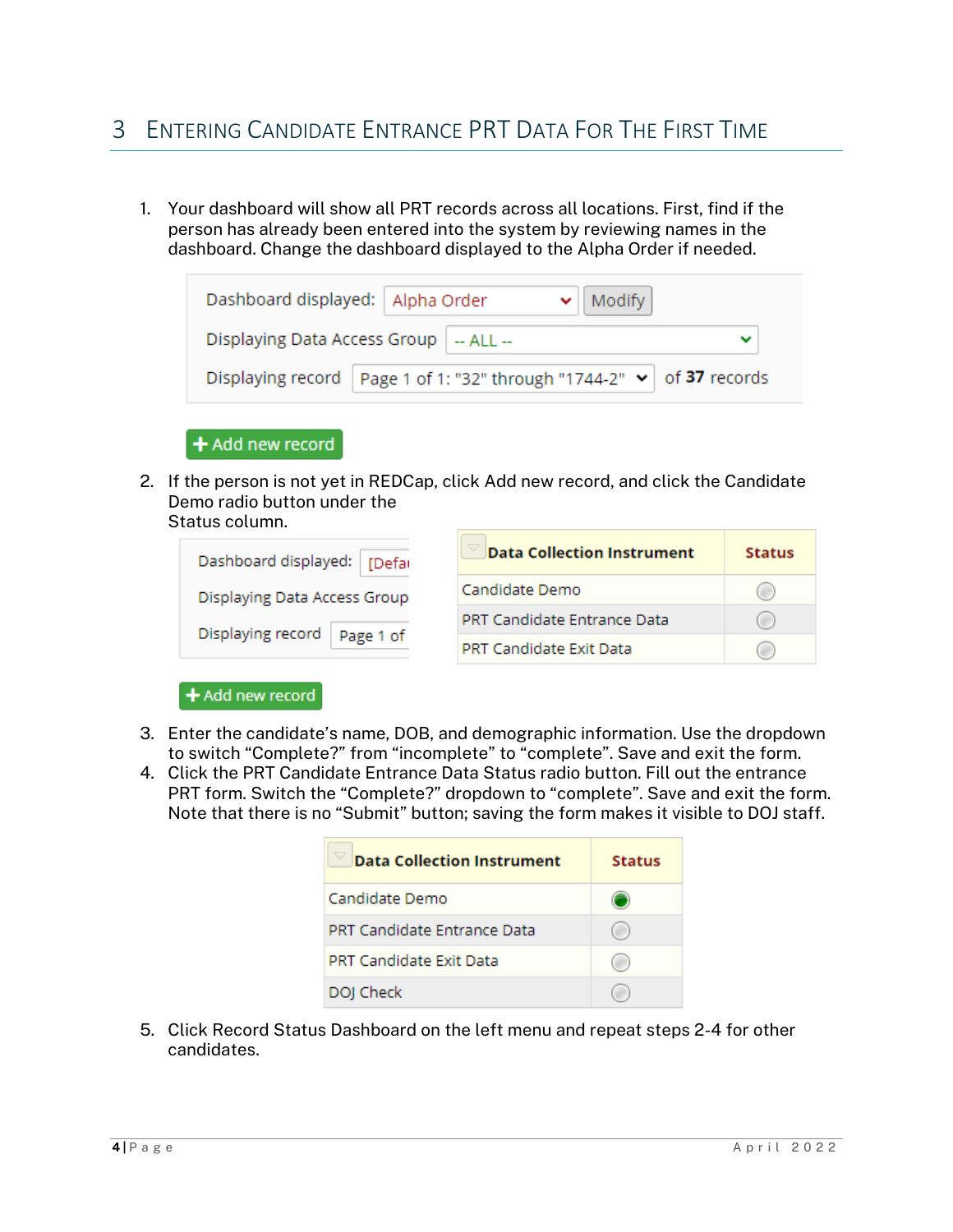Review your data entry by clicking Record Status Dashboard. By default, the records are in order by their Record ID (which is automatically assigned). You can change how records are displayed by changing the **Dashboard displayed** dropdown.

| Dashboard displayed:<br>Alpha Order<br>Displaying Data Access Group    ALL      | Modify<br>$\checkmark$ |                                                    |                                             |
|---------------------------------------------------------------------------------|------------------------|----------------------------------------------------|---------------------------------------------|
| Page 1 of 1: "2" through "12" v of 17 records<br>Displaying record              |                        |                                                    |                                             |
| + Add new record                                                                |                        |                                                    |                                             |
| <b>Displaying:</b> Instrument status only   Lock status only   All status types |                        |                                                    |                                             |
| <b>Record ID</b>                                                                | Candidate<br>Demo      | <b>PRT</b><br>Candidate<br><b>Entrance</b><br>Data | <b>PRT</b><br>Candidate<br><b>Exit Data</b> |
| 2 (Benson, Olivia, 01-25-1980, )                                                |                        |                                                    |                                             |
| 11 (Bird, Big, 02-28-2000, )                                                    |                        | $+$                                                | $+$                                         |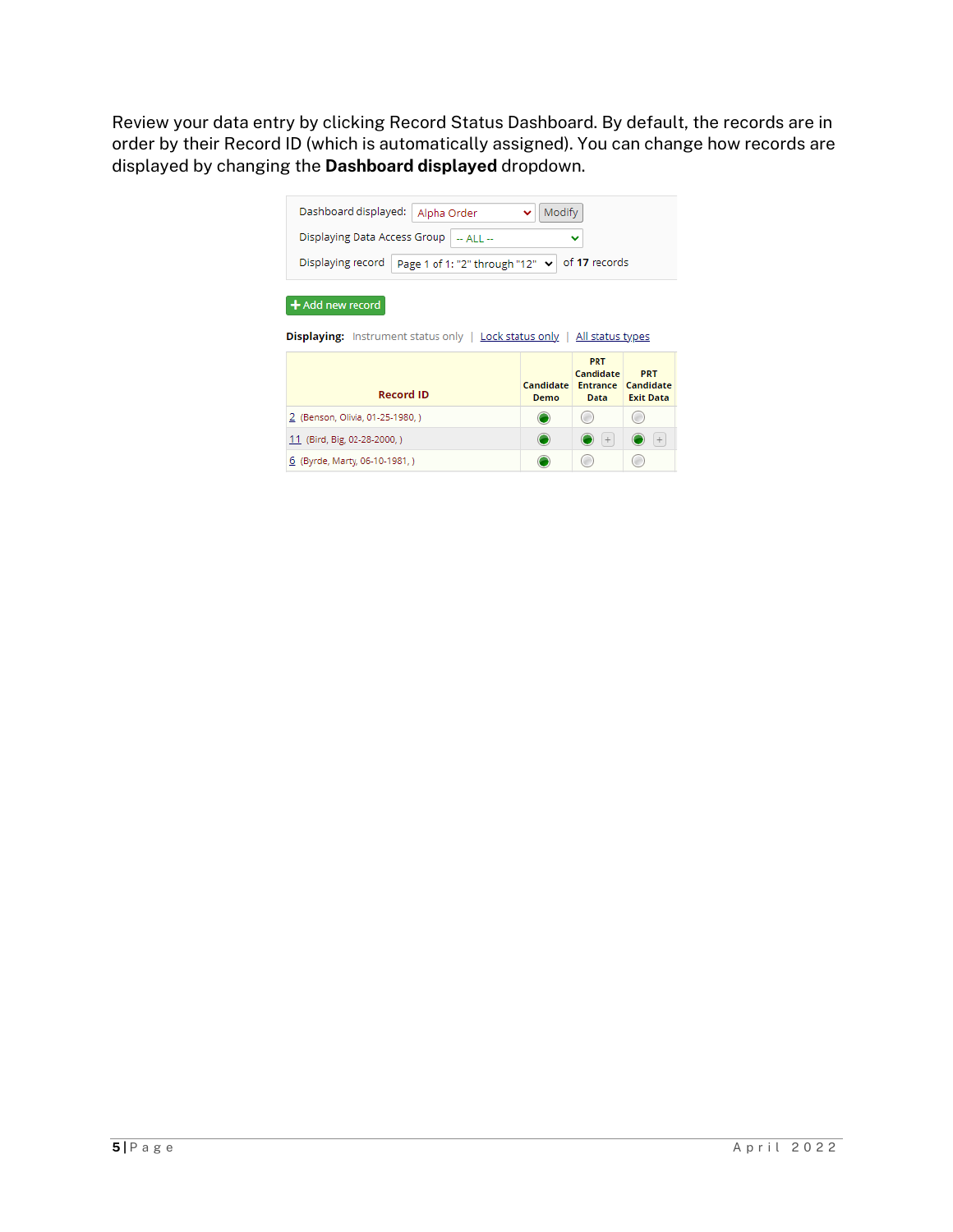# <span id="page-6-0"></span>4 ENTERING CANDIDATE EXIT PRT DATA

- 1. After accessing the project, click Record Status Dashboard on the left menu.
- 2. Review the candidates already entered (changing to alphabetical order if needed) and click the PRT Candidate Exit Data radio button.

| <b>Record ID</b>                  | Demo      | <b>PRT</b><br>Candidate<br>Candidate Entrance Candidate<br>Data | <b>PRT</b><br><b>Exit Data</b> |
|-----------------------------------|-----------|-----------------------------------------------------------------|--------------------------------|
| 1 (Stabler, Elliot, 05-15-1975, ) | $\bullet$ | $\bigcirc$ +                                                    | $\bigcirc$                     |

- 3. Fill out the exit PRT form, switch the "Complete?" dropdown to "complete" and save and exit the form.
- 4. Return to the Record Status Dashboard and repeat steps 2-3 for as many candidates as needed.
- 5. If a candidate is doing the exit PRT at your location but they are not in the REDCap system, click Add new record and fill out the demographic form. Click save and exit the demographic form, then click the Exit PRT radio button. The candidate should have a green Demo form and a green Exit form, but a grey Entrance form.

| Candidate<br>Demo | <b>PRT</b><br><b>Candidate</b><br>Data | <b>PRT</b><br><b>Entrance Candidate</b><br><b>Exit Data</b> |
|-------------------|----------------------------------------|-------------------------------------------------------------|
|                   |                                        |                                                             |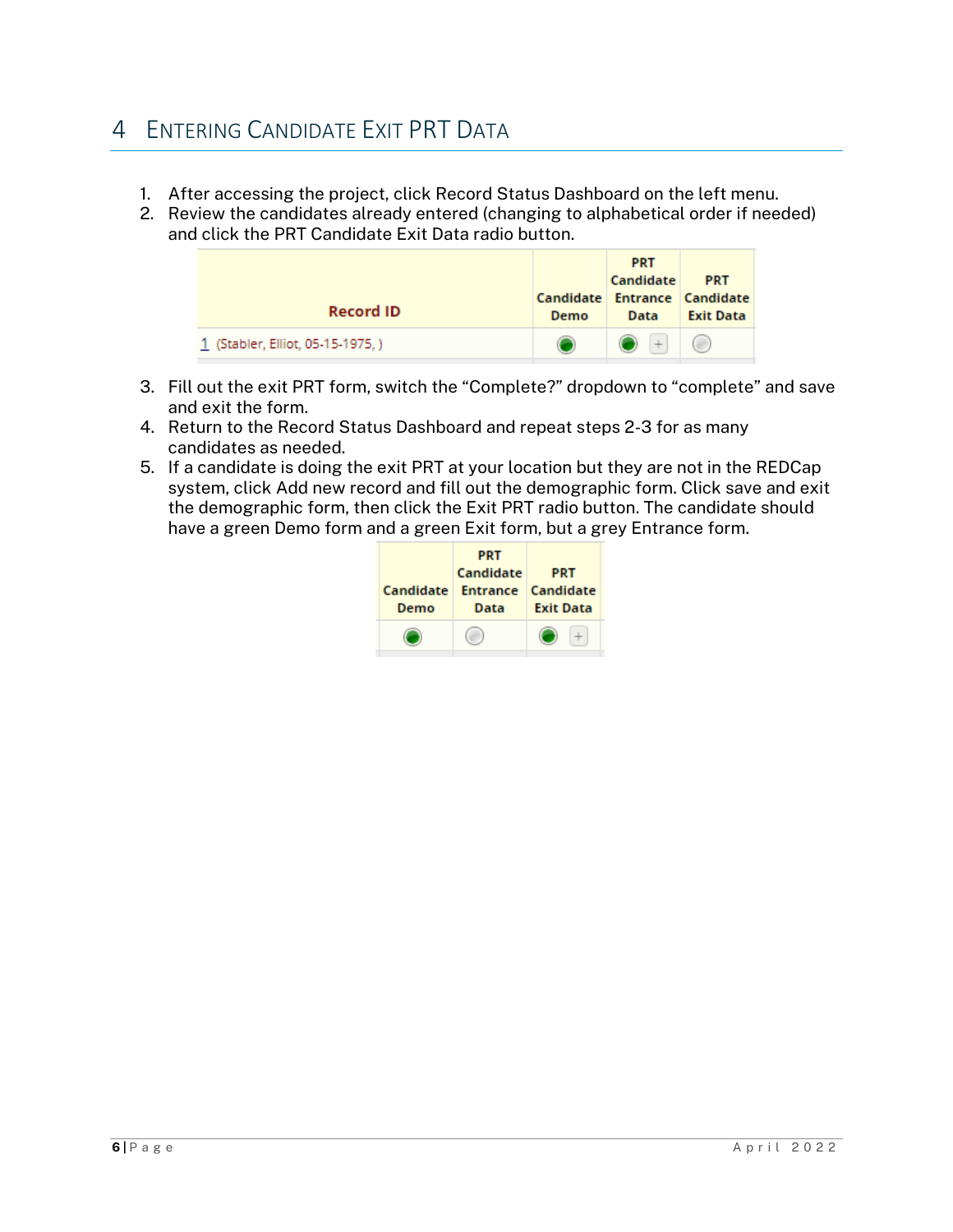# <span id="page-7-0"></span>5 ENTERING A CANDIDATE'S ADDITIONAL PRT ATTEMPTS

- 1. After accessing the project, click Record Status Dashboard.
- 2. Review the dashboard to find the candidate, changing the dashboard to alphabetical order if necessary.
- 3. Click the plus button [+] under Entrance Data (to enter a new entrance PRT attempt) or the [+] under Exit Data (to enter a new exit attempt).

| <b>Record ID</b>                | <b>Demo</b> | <b>PRT</b><br>Candidate<br>Candidate Entrance Candidate<br>Data | <b>PRT</b><br><b>Exit Data</b> |
|---------------------------------|-------------|-----------------------------------------------------------------|--------------------------------|
| 8 (Adams, Sample, 01-01-1995, ) | $\bullet$   |                                                                 |                                |

Note: Please do not create a new record for the same person. Each person on your dashboard should only be on one row and connected to one ID. For example, if "Sample Adams 1/1/1995) took the entrance PRT twice at your location, both of their entrance attempts should be connected to the same ID. The dashboard should look like this:



Click the green dot(s) under Entrance Data to see all the entrance PRT attempts for this person at your location:



It should NOT look like this, with the same person under two different IDs:

| <b>Record ID</b>                | Candidate<br>Demo | <b>PRT</b><br>Candidate<br><b>Entrance</b><br>Data |
|---------------------------------|-------------------|----------------------------------------------------|
| 8 (Adams, Sample, 01-01-1995, ) |                   | $^{+}$                                             |
| 18 (Adams, Sample, 01-01-1995,) |                   |                                                    |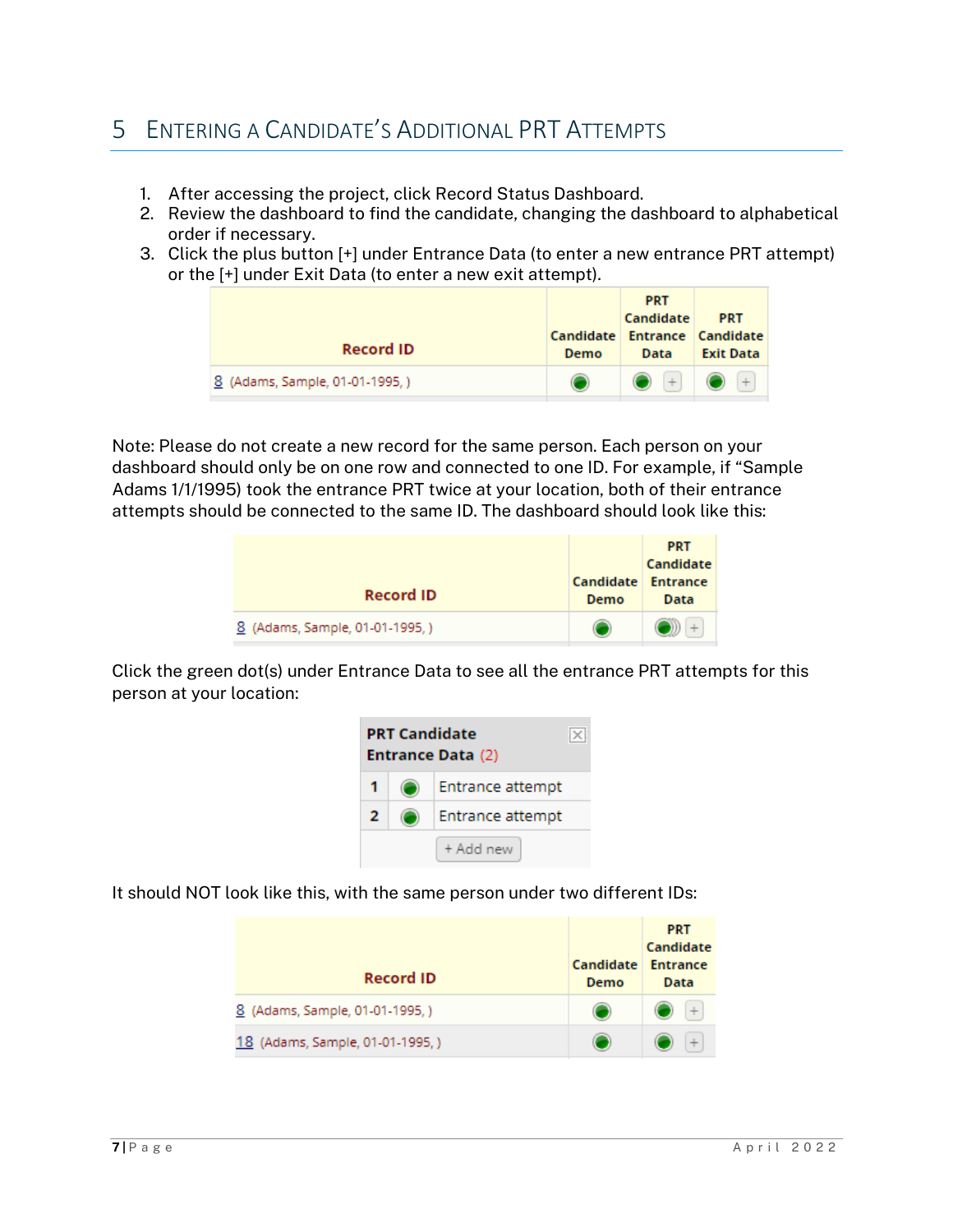Note: if a person took the PRT at one location and did not pass, then went to another location for another attempt, please be sure to review all records in REDCap before creating a new record for the person. Multiple attempts at different locations should still be entered under the same record (i.e. one row per person regardless of how many locations the person did the PRT at).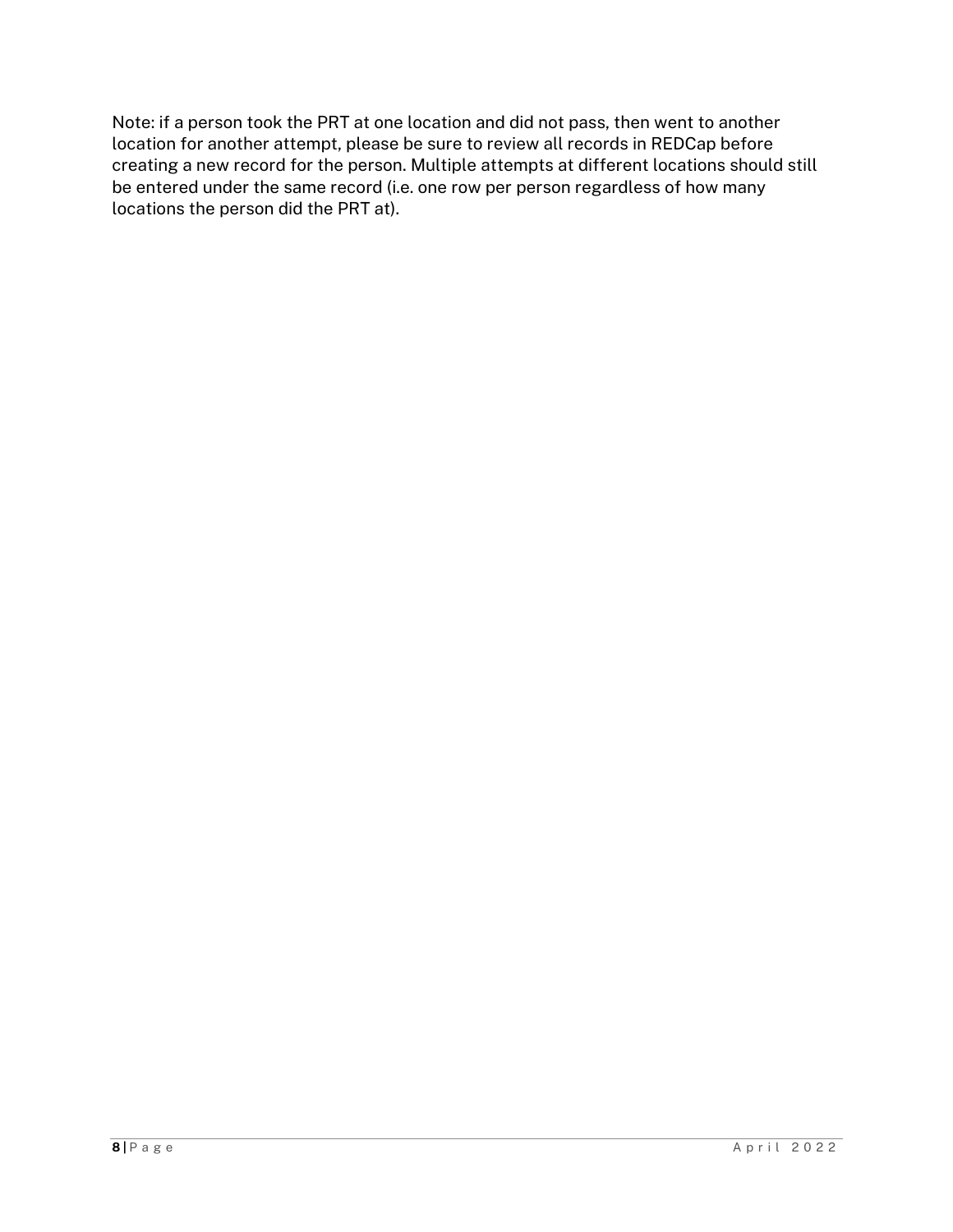## <span id="page-9-0"></span>6 REVIEWING, EDITING, AND DELETING PRT DATA

- 1. Click Record Status Dashboard. Change the dashboard to alphabetical order if needed. Every green dot is a candidate's completed form. Click the green dot to review. If a candidate has only one attempt, they have only one dot. If they have multiple attempts, they should have multiple dots on the same row under the same column (Entrance and/or Exit).
- 2. Any grey dot indicates no form for that person. Please review any candidates who have exit data but no entrance data under the same record ID to ensure the same person was not already entered under a different record ID.
- 3. Any yellow/red/blue dots indicate something on a form is missing. Please click the dots to review the form.

#### *To delete a form, but not the entire candidate record:*

• Click the dot of the form you want to erase, scroll to the bottom of the form, and click "Delete data for THIS FORM only". (This will erase the form, but not the person).

Delete data for THIS FORM only

*To delete every form for the person (and erase the person from your REDCap):*

- Go to the Record Status Dashboard
- Click the hyperlink of the person's RecordID (the blue number)
- Click "Choose Action for Record"
- Click "Delete record (all forms)"
- Warning: this erases everything about this ID (this person), including all their forms attached to that ID number. This might be necessary if the person has accidentally been entered twice under two IDs but should otherwise never be necessary.



Download PDF of record data for all instruments

Download PDF of record data for all instruments (compact)

Assign to Data Access Group

**≠** Rename record

X Delete record (all forms)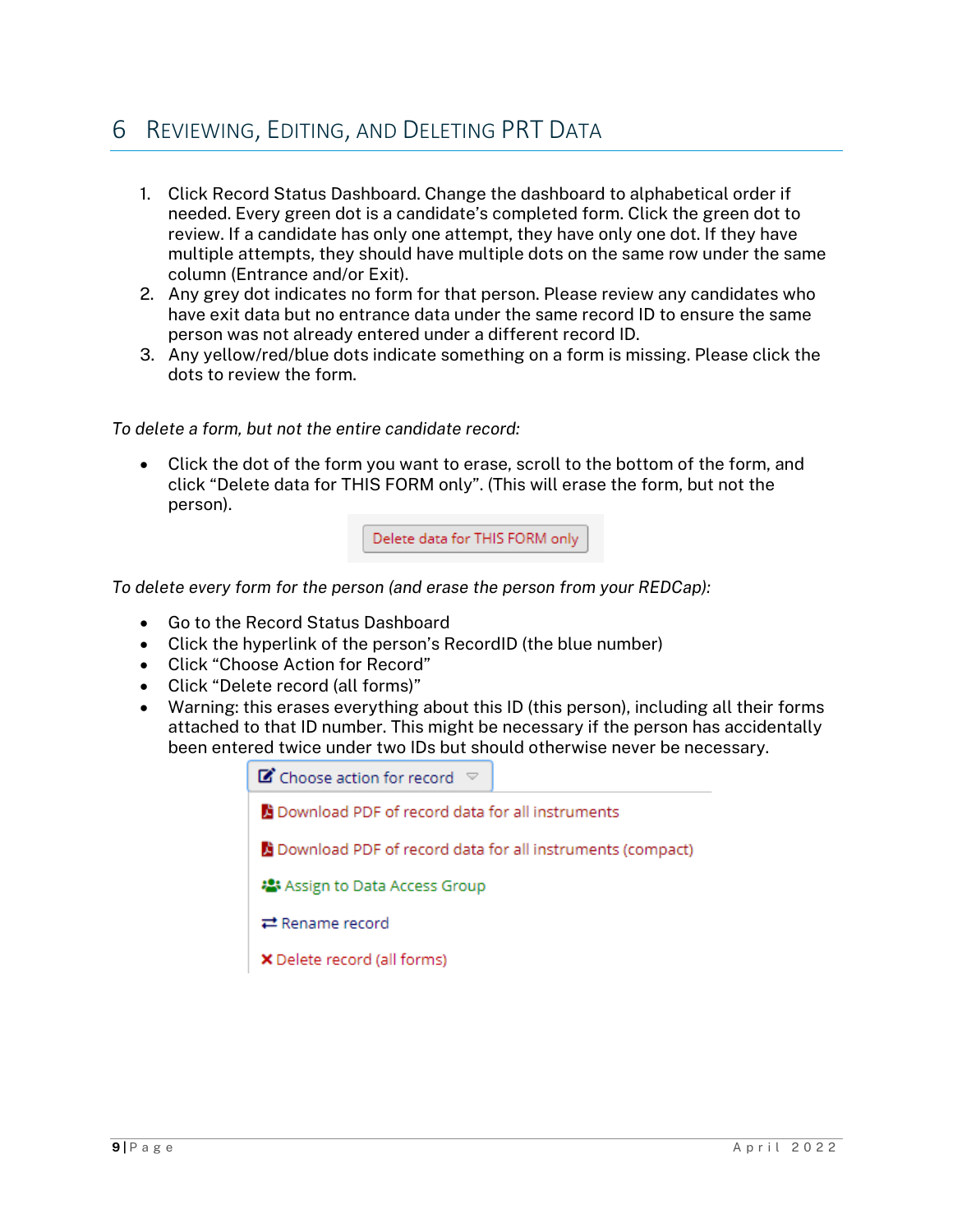# <span id="page-10-0"></span>7 EXPORTING DATA AND VIEWING RESULTS

- 1. Click "Data Exports, Reports, and Stats" on the left menu
- 2. Select to view tables, charts, and to export raw data files

| <b>Applications</b>                         |                                   |                                                           |
|---------------------------------------------|-----------------------------------|-----------------------------------------------------------|
| Alerts & Notifications                      | My Reports & Exports              |                                                           |
| □ Calendar                                  | Report name                       | <b>View/Export Options</b>                                |
| <b>B</b> + Data Exports, Reports, and Stats | All data (all records and fields) | <b>B</b> Export Data<br>画 Stats & Charts<br>Q View Report |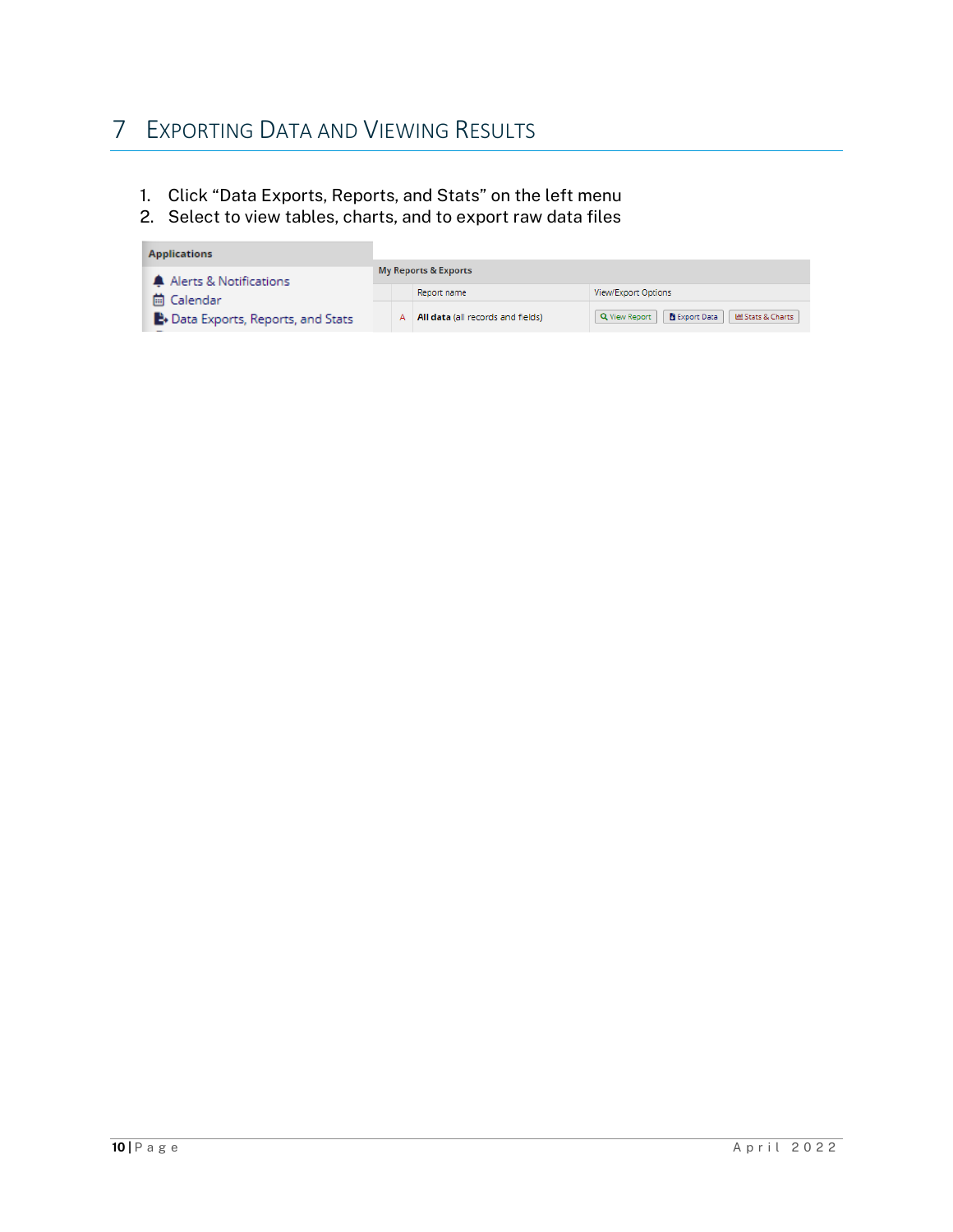# <span id="page-11-0"></span>8 WAUKESHA YMCA E-MAIL FUNCTIONALITY

- 1. Employees who work at the Waukesha YMCA should e-mail the PRT entrance results to the candidate.
	- a. After the candidate's Demo form is filled out, the next form to fill out is their e-mail address. For PRTs at the Waukesha YMCA, this field is required. Click the Candidate E-mail radio button and enter the person's e-mail address, and click save.
	- b. Click the radio button for the Entrance Data. At the end of the Entrance data form, if the entrance PRT was at Waukesha YMCA, a question appears asking if you want to e-mail the result to the candidate. Click Yes and save the form. If the e-mail address was typed in and "Yes" is selected, the e-mail is sent.

| <b>Data Collection Instrument</b>                   | <b>Status</b> |       |
|-----------------------------------------------------|---------------|-------|
| Candidate Demo                                      |               |       |
| Candidate E-Mail                                    |               |       |
| PRT Candidate Entrance Data                         | $+$           |       |
| Candidate Entrance Email Review                     |               |       |
| <b>PRT Candidate Exit Data</b>                      |               |       |
| Do you want to e-mail this result to the candidate? |               | D Yes |

c. The Candidate Entrance E-mail Review radio button shows that the e-mail looks like that was sent to the candidate.

*Note: this functionality is only available and applicable to entrance PRTs that took place at the Waukesha YMCA.*